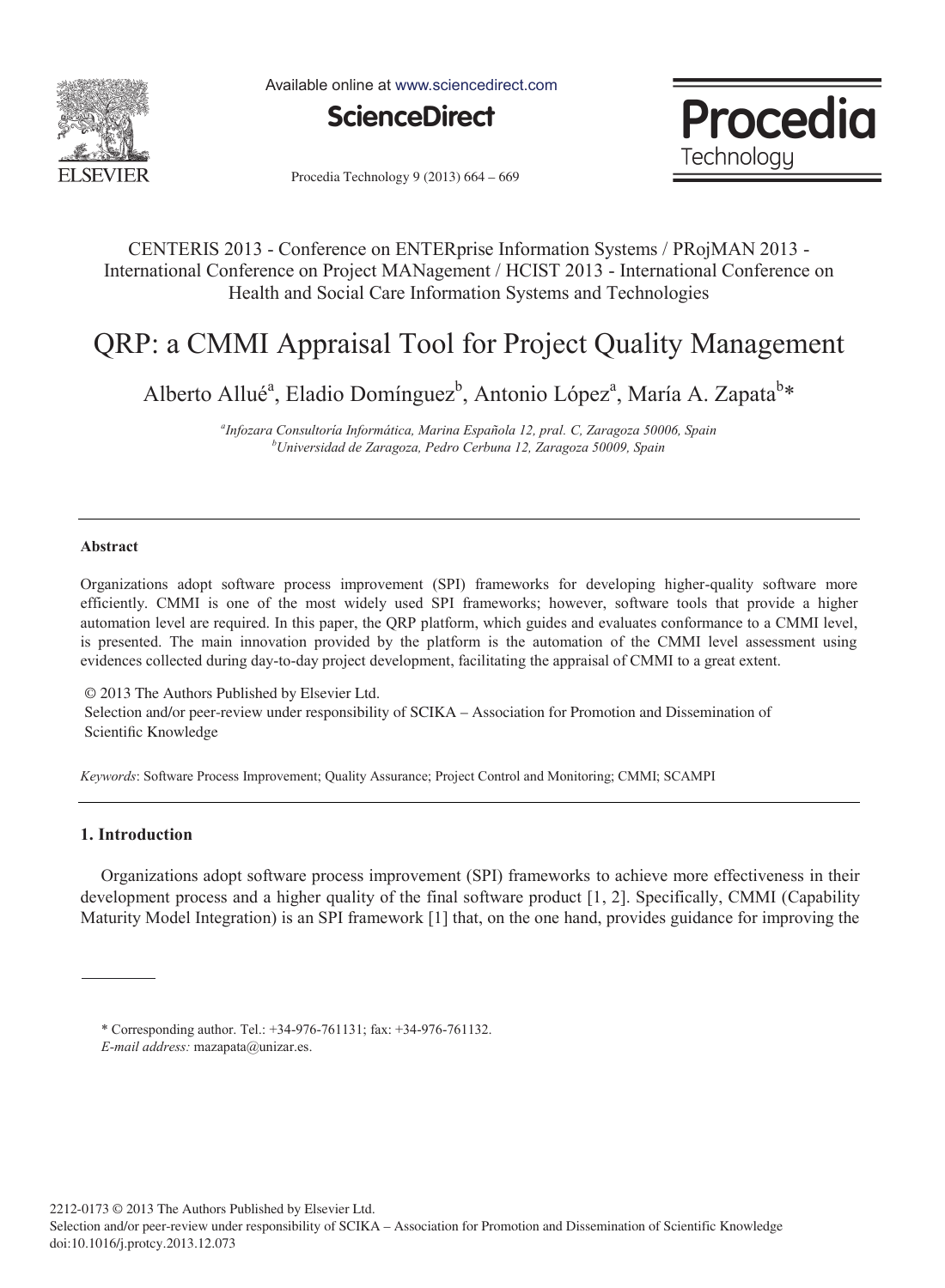software lifecycle and, on the other hand, can be used for appraising the maturity of the development process

However, the adoption of CMMI by organizations is not a simple task. There are studies that describe successful CMMI adoption cases [4, 5], but other analyses conclude that sometimes organizations consider it to be infeasible to adopt CMMI, requiring radically less cost and time [2, 6]. For this reason, a solution could be any tool or software platform that facilitates and eases the adoption of CMMI, reducing cost or time [7].

In this paper, we describe QRP (Quality Ready Portal), which is a platform that supports quality assurance during the different phases of project development. The main innovation provided by this platform is the automation of the assessment of the degree of compliance with a CMMI maturity or capacity level through the natural use of the platform, facilitating the appraisal of the CMMI to a great extent.

The paper is structured as follows. The next section is devoted to presenting our proposal and the related work. Section 3 explains the way in which process monitoring is performed by means of QRP. The CMMI appraisal by means of QRP is presented in Section 4. The last section includes conclusions and future work.

#### **2. Proposal and related work**

[3].

Software process improvement (SPI) has been the subject of intensive research. Most papers address SPI from a prescriptive (telling the SPI professionals what to do), descriptive (reporting actual instances of SPI programs), or reflective (theoretically analysing) goal [1]. However, few articles are devoted to analysing or proposing software support systems for facilitating and easing the adoption of SPI practices.

Among the several proposed SPI frameworks, *CMMI for Development* (CMMI-DEV) is a collection of best practices for improving engineering processes and development in organizations that develop products and services [3]. With the goal of identifying the strengths and weaknesses of the processes of an organization and assessing the organization's proximity to CMMI best practices, regular assessments of compliance with the model are conducted. Specifically, the *Standard CMMI Appraisal Method for Process Improvement* (SCAMPI) is the official CMMI appraisal method that is used to evaluate organizations' processes and to provide ratings [8].

A problem is that the adoption of CMMI by organizations is occasionally infeasible [2, 6], and it is necessary to facilitate this task to avoid wasting time and cost. One way of achieving this goal is to provide organizations with tools or software products that make the adoption of CMMI easier. However, few tools support all of the types of CMMI-related activities because the support level that is provided is often very limited and a tool's ability to be customised according to the users' needs is quite small [9]. To our knowledge, MATURE [9] is the most flexible and adaptable tool because it supports the automatic generation of a language that can be used to specify process area practices. The main problem is that this adaptability makes it difficult to be used by a non-expert user in SPI. Other more specific tools, such as Spago4Q [10] or Polarion (www.polarion.com), up we know, do not implement the official CMMI appraisal method SCAMPI.

Our proposal, QRP (Quality Ready Portal) is a platform that supports quality assurance during the different phases of project implementation. This platform adopts CMMI-DEV as an SPI model and implements the SCAMPI method. The main innovation provided by the platform is the automation of the assessment of the degree of compliance with a CMMI level through the natural use of the platform. Therefore, QRP is a platform that is integrated into daily work and that guides and evaluates the conformance to a CMMI level.

QRP has been designed with a modular architecture based on three levels of generality: the system, organizational and project levels. Figure 1 shows a partial diagram of this architecture, which represents the modules that we will discuss in this study (modules of the system level are not included). The platform has been designed and implemented to be offered as an SaaS (Software as a Service) at the third level of maturity, which means that it can provide service to multiple clients with a single instance of the software [11].